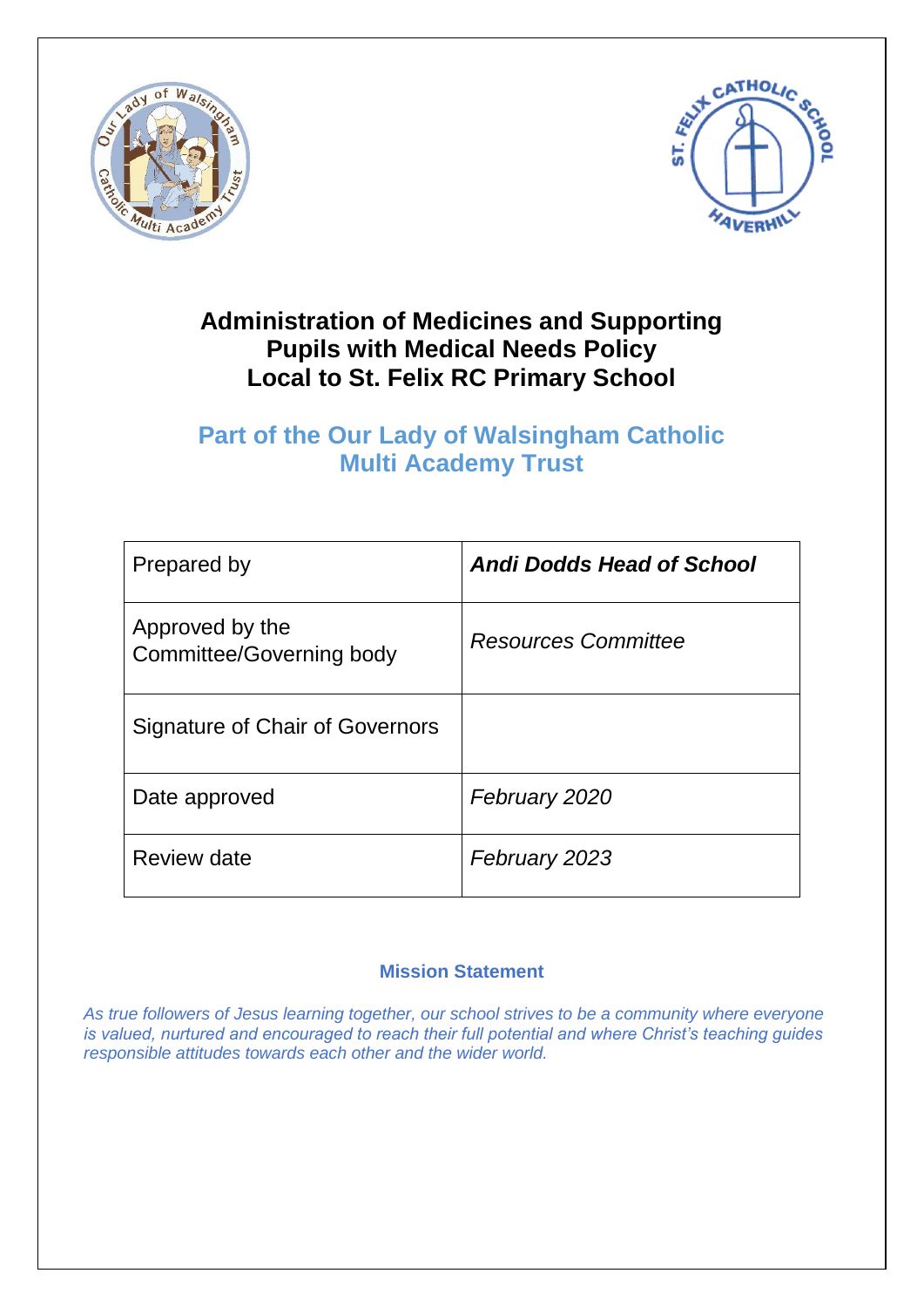# **Administration of Medicines and Supporting Pupils with Medical Needs Policy**

St Felix believes it is important that parents/carers of pupils with medical conditions feel confident that the school provides effective support for their child's medical condition, and that pupils feel safe in the school environment.

Long-term absences as a result of medical conditions can affect educational attainment, impact integration with peers, and affect wellbeing and emotional health.

Some pupils with medical conditions may be considered to be disabled under the definition set out in the Equality Act 2010. The school has a duty to comply with the Act in all such cases. This policy should be read in conjunction with the school Safeguarding Policy

## **Legal Framework**

- 1.1. This policy has due regard to legislation including, but not limited to, the following:
	- The Children and Families Act 2014
	- The Education Act 2002
	- The Education Act 1996 (as amended)
	- The Children Act 1989
	- The National Health Service Act 2006 (as amended)
	- The Equality Act 2010
	- The Health and Safety at Work etc. Act 1974
	- The Misuse of Drugs Act 1971
	- The Medicines Act 1968
	- The School Premises (England) Regulations 2012 (as amended)
	- The Special Educational Needs and Disability Regulations 2014 (as amended)
	- The Human Medicines (Amendment) Regulations 2017
- 1.2. This policy has due regard to the following guidance:
	- DfE (2015) 'Special educational needs and disability code of practice: 0-25 years'
	- DfE (2000) 'Guidance on first aid for schools'
	- Ofsted (2015) 'The common inspection framework: education, skills and early years'
	- Department of Health (2017) 'Guidance on the use of adrenaline auto-injectors in schools'
	- DfE (2015) 'Supporting pupils at school with medical conditions'

#### **Key points** are:

- Pupils at school with medical conditions should be properly supported so that they have full access to education, including school trips and physical education.
- Governing bodies must ensure that arrangements are in place in schools to support pupils at school with medical conditions.
- Governing bodies should ensure that school leaders consult health and social care professionals, pupils and parents to ensure that the needs of children with medical conditions are properly understood and effectively supported.

**This policy may be superseded by a child's EHC plan or Individual Care Plan, or may be used in conjunction with them.**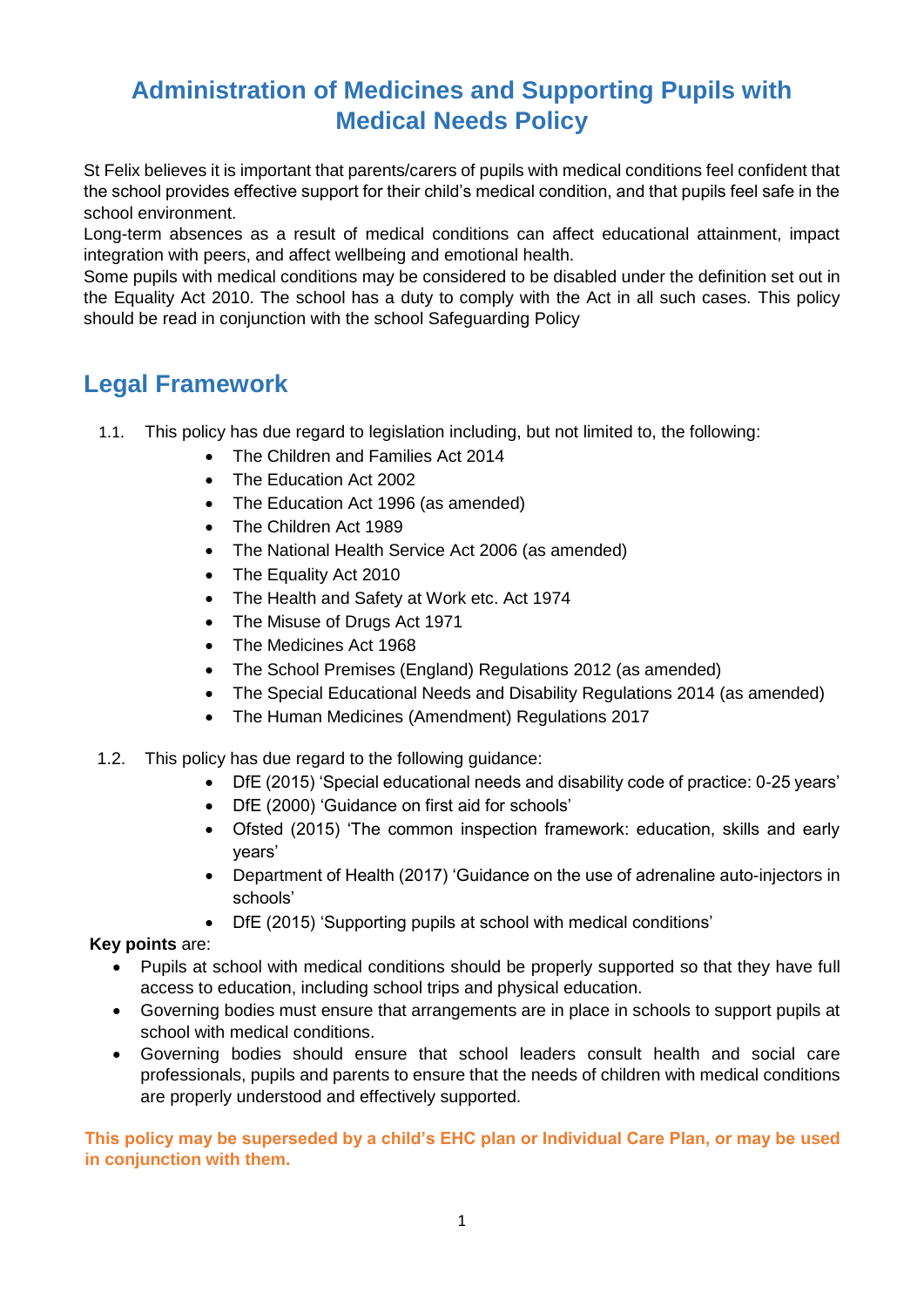## **2. The role of the governing board**

- 2.1. The governing board:
	- Is legally responsible for fulfilling its statutory duties under legislation.
	- Ensures that arrangements are in place to support pupils with medical conditions.
	- Ensures that pupils with medical conditions can access and enjoy the same opportunities as any other pupil at the school.
	- Ensures that, following long-term or frequent absence, pupils with medical conditions are reintegrated effectively.
	- Ensures that the focus is on the needs of each pupil and what support is required to support their individual needs.
	- Instils confidence in parents/carers and pupils in the school's ability to provide effective support.
	- Ensures that all members of staff are properly trained to provide the necessary support and are able to access information and other teaching support materials as needed.
	- Ensures that no prospective pupil is denied admission to the school because arrangements for their medical condition have not been made.
	- Ensures that pupils' health is not put at unnecessary risk. As a result, the board holds the right to not accept a pupil into school at times where it would be detrimental to the health of that pupil or others to do so, such as where the child has an infectious disease.
	- Ensures that policies, plans, procedures and systems are properly and effectively implemented.
- 2.2. The chairs of governors hold overall responsibility for implementation of this policy.

## **3. The role of the Head of School**

- 3.1. The headteacher:
	- Ensures that this policy is effectively implemented with stakeholders.
	- Ensures that all staff are aware of this policy and understand their role in its implementation.
	- Ensures that a sufficient number of staff are trained and available to implement this policy and deliver against all individual healthcare plans (IHPs), including in emergency situations.
	- Considers recruitment needs for the specific purpose of ensuring pupils with medical conditions are properly supported.
	- Has overall responsibility for the development and signing of IHPs.
	- Ensures that staff are appropriately insured and aware of the insurance arrangements.
	- Contacts the school nursing service where a pupil with a medical condition requires support that has not yet been identified.

### **4. The role of parents/carers**

- 4.1. Parents/carers:
	- Notify the school if their child has a medical condition.
	- Provide the school with sufficient and up-to-date information about their child's medical needs.
	- Are involved in the development and review of their child's IHP.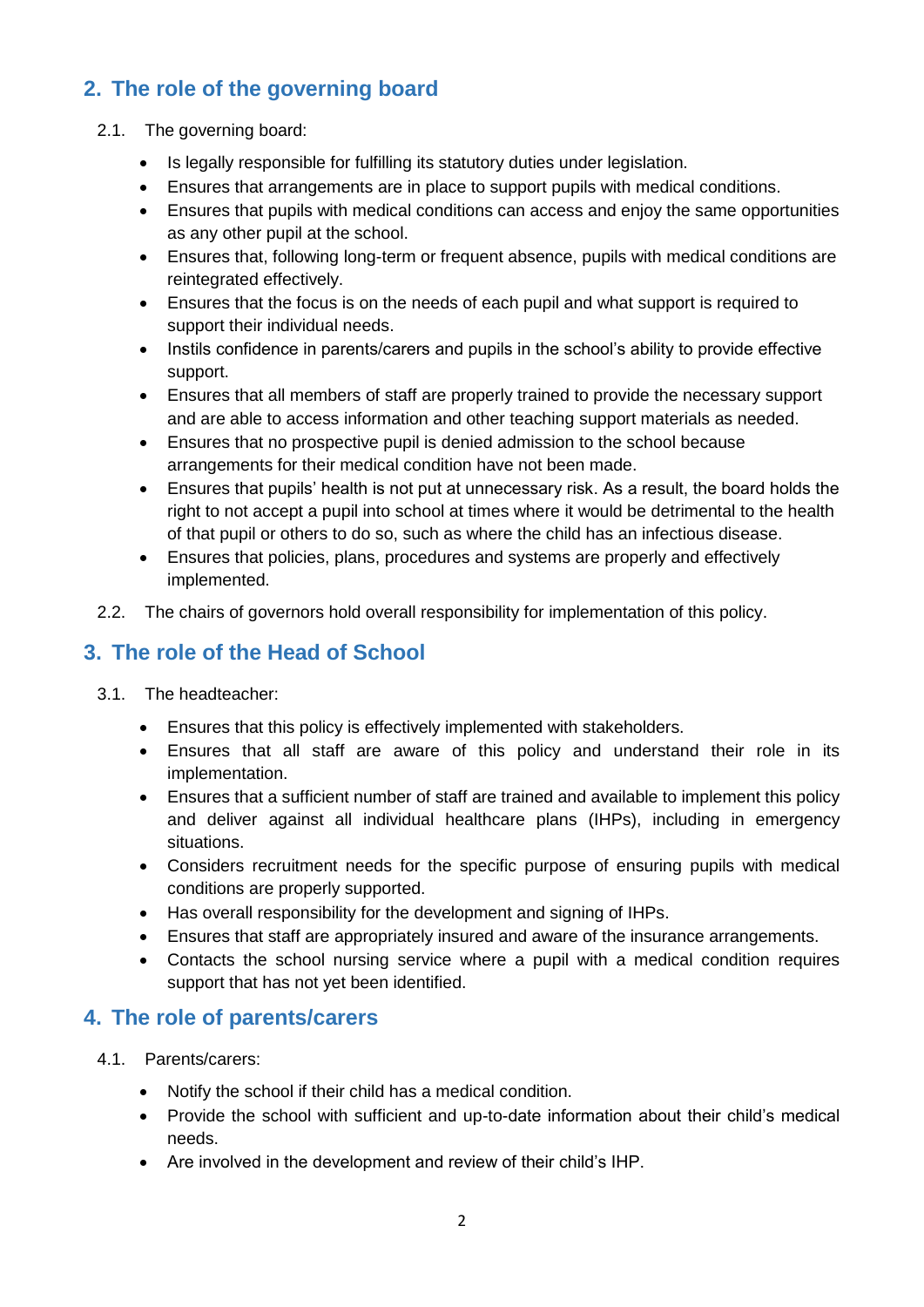- Sign and carry out any agreed actions contained in the IHP.
- Ensure that they, or another nominated adult, are contactable at all times.

### **5. The role of pupils**

- 5.1. Pupils:
	- Are fully involved in discussions about their medical support needs.
	- Contribute to the development of their IHP.
	- Are sensitive to the needs of pupils with medical conditions.

#### **6. The role of school staff**

- 6.1. School staff:
	- May be asked to provide support to pupils with medical conditions, including the administering of medicines, but are not required to do so.
	- Take into account the needs of pupils with medical conditions in their lessons when deciding whether or not to volunteer to administer medication.
	- Receive sufficient training and achieve the required level of competency before taking responsibility for supporting pupils with medical conditions.
	- Know what to do and respond accordingly when they become aware that a pupil with a medical condition needs help.
	- Maintain records based on information received from parents and review annually
	- As a school, our office team generally volunteer to administer medication, with specific restrictions.

### **7. Notification procedure**

- 7.1. When the school is notified that a pupil has a medical condition that requires support in school, the school nurse informs the head of school. Following this, the school begins to arrange a meeting with parents/carers, healthcare professionals and the pupil, with a view to discussing the necessity of an IHP
- 7.2. The school does not wait for a formal diagnosis before providing support to pupils. Where a pupil's medical condition is unclear, or where there is a difference of opinion concerning what support is required, a judgement is made by the head of school based on all available evidence (including medical evidence and consultation with parents/carers).
- 7.3. For a pupil starting at the school in a September uptake, arrangements are in place prior to their introduction and informed by their previous institution.
- 7.4. Where a pupil joins the school mid-term or a new diagnosis is received, arrangements are put in place following conversation with parents.
	- Covered under the school's insurance arrangements.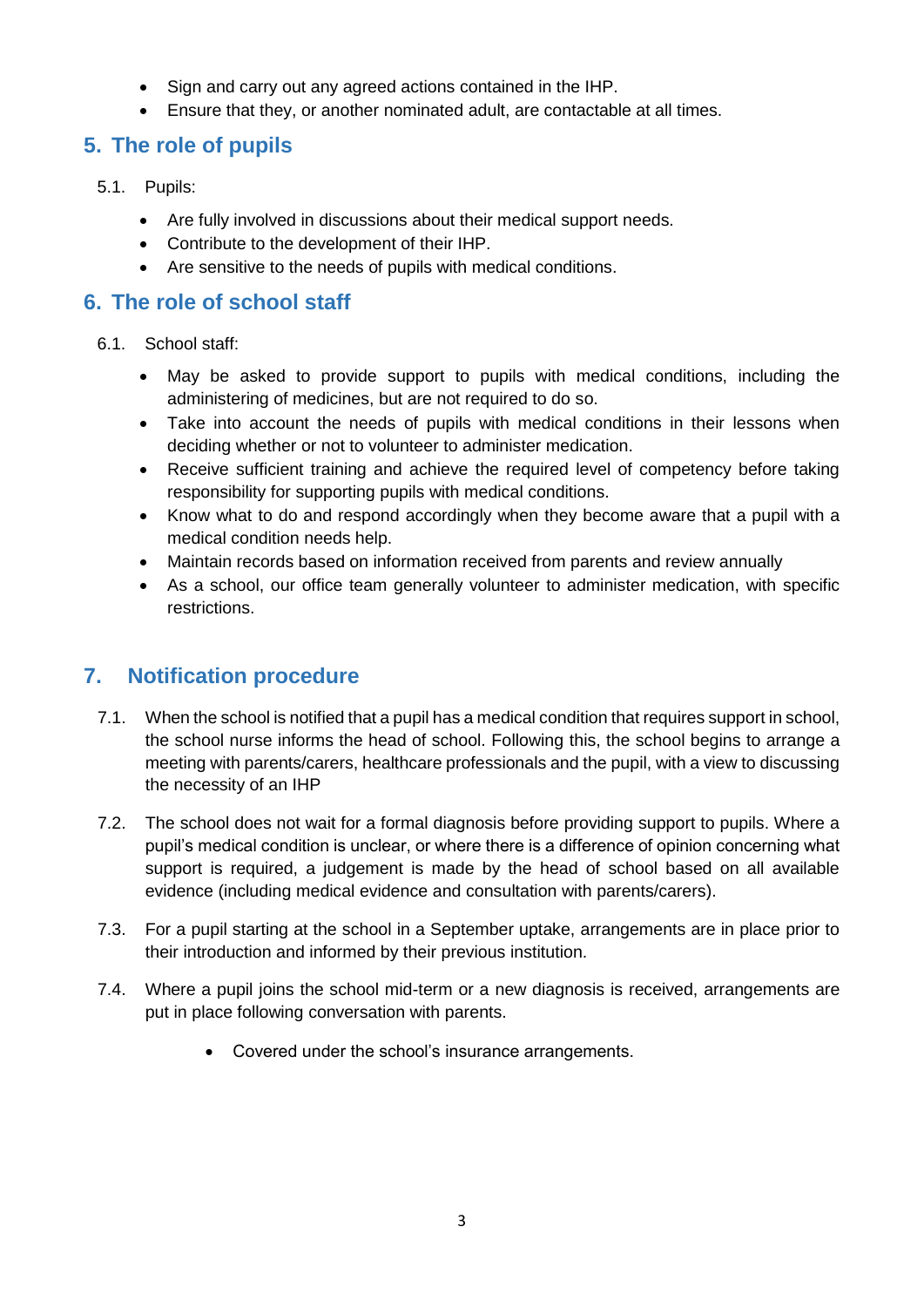### **8. Individual healthcare plans (IHPs)**

- 8.1. The school, healthcare professionals and parent/carer(s) agree, based on evidence, whether an IHP is required for a pupil, or whether it would be inappropriate or disproportionate to their level of need. If no consensus can be reached, the head of school makes the final decision.
- 8.2. The school, parent/carer(s) and a relevant healthcare professional work in partnership to create and review IHPs. Where appropriate, the pupil is also involved in the process.
- 8.3. IHPs include the following information: (see appendix)
	- The medical condition, along with its triggers, symptoms, signs and treatments.
	- The pupil's needs, including medication (dosages, side effects and storage), other treatments, facilities, equipment, access to food and drink (where this is used to manage a condition), dietary requirements and environmental issues.
	- The support needed for the pupil's educational, social and emotional needs.
	- The level of support needed, including in emergencies.
	- Whether a child can self-manage their medication.
	- Who will provide the necessary support, including details of the expectations of the role and the training needs required, as well as who will confirm the supporting staff member's proficiency to carry out the role effectively.
	- Who needs to be made aware of the pupil's condition and the support required.
	- Arrangements for obtaining written permission from parents/carers and the head of school for medicine to be administered by school staff or self-administered by the pupil.
	- Separate arrangements or procedures required during school trips and activities.
	- Where confidentiality issues are raised by the parent/carer(s) or pupil, the designated individual to be entrusted with information about the pupil's medical condition.
	- What to do in an emergency, including contact details and contingency arrangements.
- 8.4. Where a pupil has an emergency healthcare plan prepared by their lead clinician, this is used to inform the IHP.
- 8.5. IHPs are easily accessible to those who need to refer to them, but confidentiality is preserved.
- 8.6. IHPs are reviewed on at least an annual basis, or when a child's medical circumstances change, whichever is sooner.
- 8.7. Where a pupil has an EHC plan, the IHP is linked to it or becomes part of it.
- 8.8. Where a child has SEND but does not have a statement or EHC plan, their SEND should be mentioned in their IHP.

#### **9. Adrenaline auto-injectors (AAIs)**

- 9.1. Where a pupil has been prescribed an AAI, this will be written into their IHP.
- 9.2. For pupils who have prescribed AAI devices, these are stored in a suitably safe and central location: the school office.
- 9.3. All staff members will be trained in how to administer an AAI, and the sequence of events to follow when doing so. AAIs will only be administered by those staff members whose training is up to date.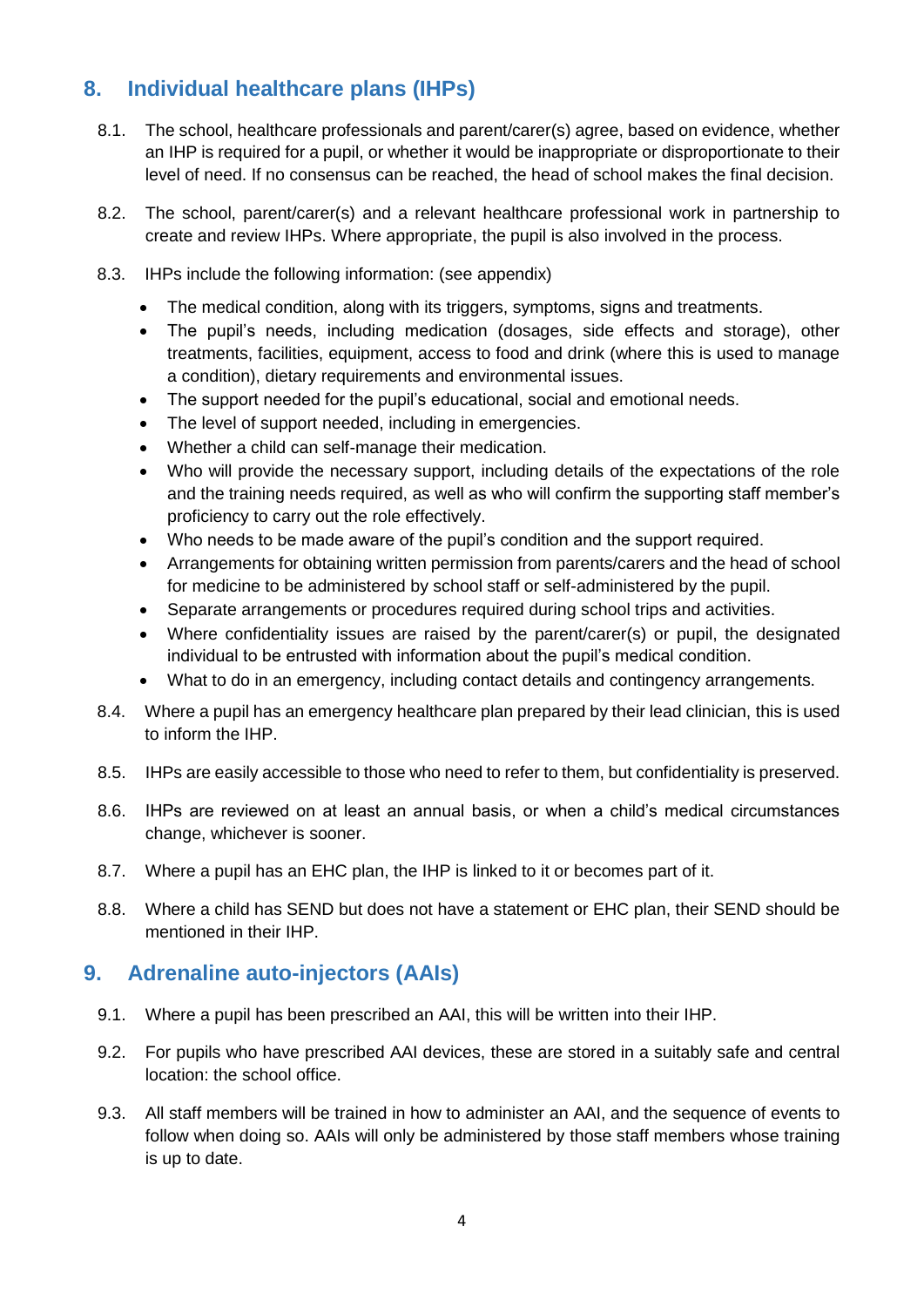- 9.4. Where a pupil appears to be having a severe allergic reaction, the emergency services will be contacted even if an AAI device has already been administered.
- 9.5. In the event that an AAI is used, the pupil's parents/carers will be notified that an AAI has been administered.
- 9.6. Where any AAIs are used, the following information will be recorded on the AAI Record:
	- Where and when the reaction took place
	- How much medication was given and by whom
- 9.7. AAIs will not be reused and will be disposed of according to manufacturer's guidelines following use.
- 9.8. In the event of a school trip, pupils at risk of anaphylaxis will have their own AAI with them.

#### **10. Managing Medicines - Short-term medical needs**

10.1. Medicines should normally be administered at home and only taken into school when absolutely necessary (where it would be detrimental to the child's health, or would greatly impact on a child's school attendance, if the medicine were not taken during the school day).

#### 10.2. **The school will only accept:**

- medicines prescribed by a medical practitioner;
- medicines that are in date:
- medicines that need to be administered in excess of 3 times per day;
- medicines in their original container, as dispensed by a pharmacist;
- containers with labelling identifying the child by name and with original instructions for administration, dosage and storage.

#### 10.3. **The school will not routinely accept or administer:**

- Medicines that are to be administered 3 times per day (unless the child is attending after school club and will not return home immediately after the end of school, or attending a residential visit).
- Piriton/Cetrizine, unless in the event of allergic reaction, where this is explicitly listed on a pupil's Care Plan or as advised by emergency medical professionals.
- Paracetamol/Ibuprofen.
- 10.4. On accepting medication, the parent must sign a form disclosing all details and giving permission for the medication to be administered by a named person (usually our office staff, or visit leaders in the event of residential or educational visits).
- 10.5. Medicines should be kept in a locked cupboard (except where storage in a fridge is required). Medicines are only accessed by office staff or visit leaders (in the event of educational and residential visits).
- 10.6. When administering, the named adult must complete the administration of medication record, showing the date and time and details/dosage of the medication. This must be counter-signed by another adult. In the case of the child being allowed to administer their own medication, this must again be added to the record and counter-signed by another adult.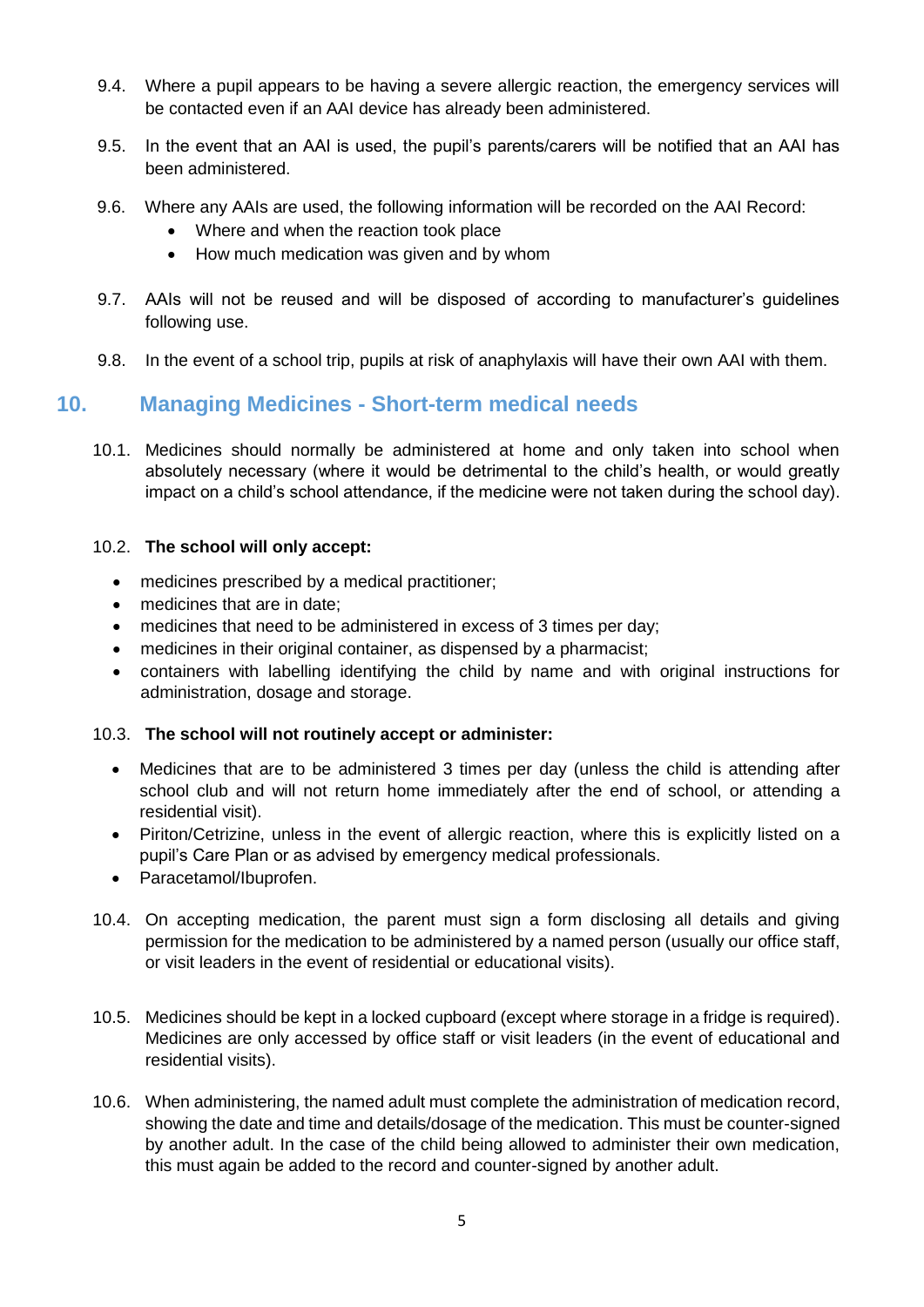**The exception to the above, is in the case of asthma inhalers. These are kept in the classroom of the pupil. Parents will inform the school as to whether the pupil can self-administer or if the pupil requires aided administration.** 

- 10.7. Under no circumstances should a parent send a child to school with any medicines, e.g. throat sweets/tablets, without informing the school. These could cause a hazard to the child or to another child if found and swallowed.
- 10.8. Parents are welcome to come into school to administer medicines themselves that the school refuse to administer, for reasons given above.

## **11. Process for the Administration of Medicines during residential visits – all medical needs**

- 11.1. For the purpose of residential visits, there will be a named visit leader with responsibility for the administration of medicines and care of children as above (unless the parent of the pupil is also accompanying the visit and it is deemed more suitable for the parent to administer the medication).
- 11.2. Parents will be asked to complete a form and may be required to meet with the named staff to ensure that staff are aware of all medical requirements. In the case of higher levels of care e.g. intimate care, the named member of staff will also meet with the school nurse, or other recognised medical advisor to ensure that they are trained in dealing with the level of care required.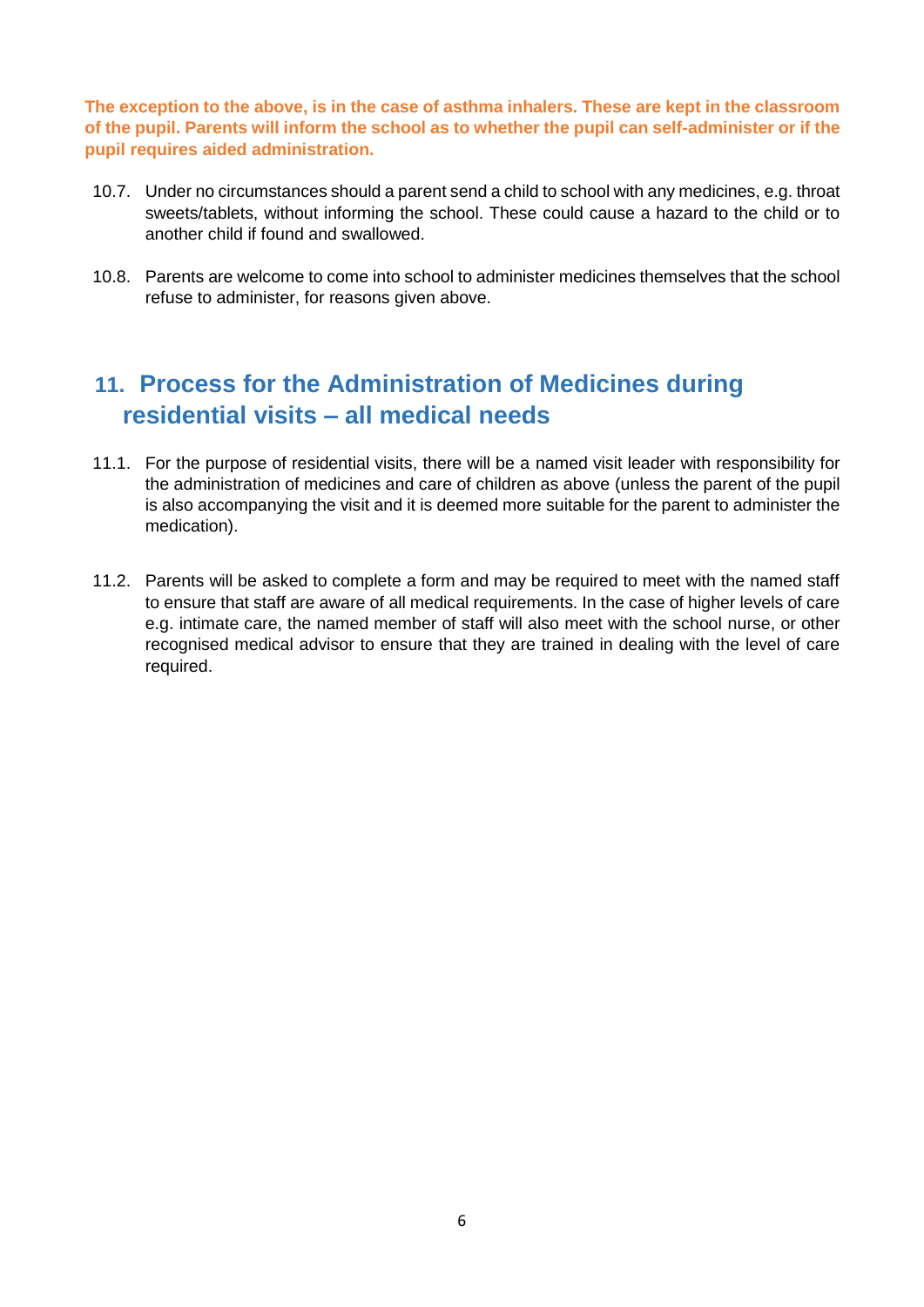

# St Felix Roman Catholic Primary School



## Individual Healthcare Plan

| Child's name:                     |  |
|-----------------------------------|--|
| Group/class/form:                 |  |
| Date of birth:                    |  |
| Child's address:                  |  |
| Medical diagnosis or condition:   |  |
| Date:                             |  |
| Review date:                      |  |
|                                   |  |
| <b>Family contact information</b> |  |
| Name:                             |  |
| Phone number (work):              |  |
| (home):                           |  |
| (mobile):                         |  |
| Name:                             |  |
| Relationship to child:            |  |
| Phone number (work):              |  |
| (home):                           |  |
| (mobile):                         |  |
| <b>Clinic/hospital contact</b>    |  |

Name:

Phone number: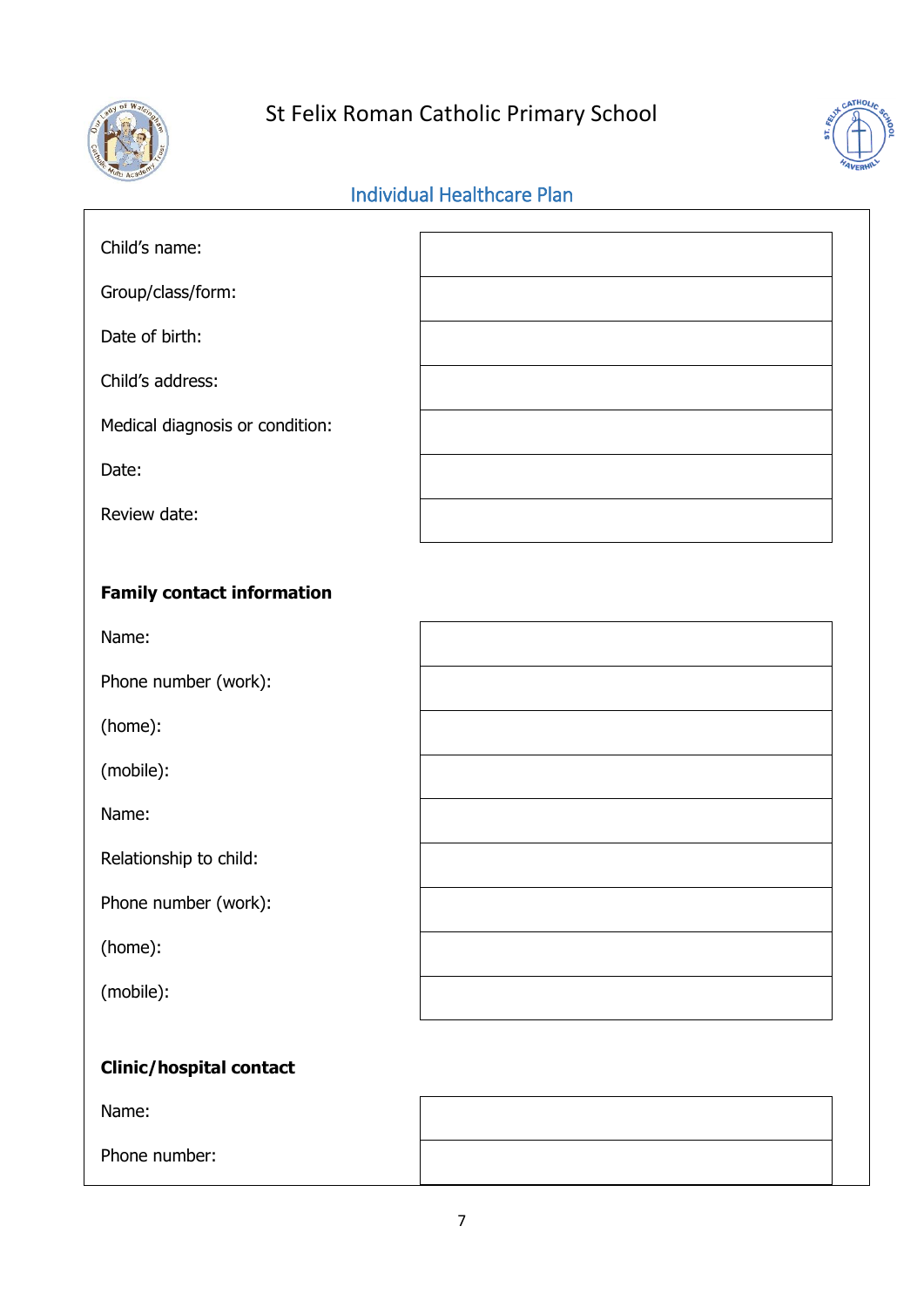| <b>Child's GP</b>                                                                                                                                                              |  |  |
|--------------------------------------------------------------------------------------------------------------------------------------------------------------------------------|--|--|
| Name:                                                                                                                                                                          |  |  |
| Phone number:                                                                                                                                                                  |  |  |
| Who is responsible for providing support<br>in school?                                                                                                                         |  |  |
| Describe medical needs and give details of child's symptoms, triggers, signs, treatments, facilities,<br>equipment or devices, environmental issues, etc.                      |  |  |
|                                                                                                                                                                                |  |  |
| Name of medication, dose, method of administration, when it should be taken, side effects, contra-<br>indications, administered by/self-administered with/without supervision: |  |  |
|                                                                                                                                                                                |  |  |
| Daily care requirements:                                                                                                                                                       |  |  |
|                                                                                                                                                                                |  |  |
| Specific support for the pupil's educational, social and emotional needs:                                                                                                      |  |  |
|                                                                                                                                                                                |  |  |
| Arrangements for school visits/trips:                                                                                                                                          |  |  |
|                                                                                                                                                                                |  |  |
| Other information:                                                                                                                                                             |  |  |